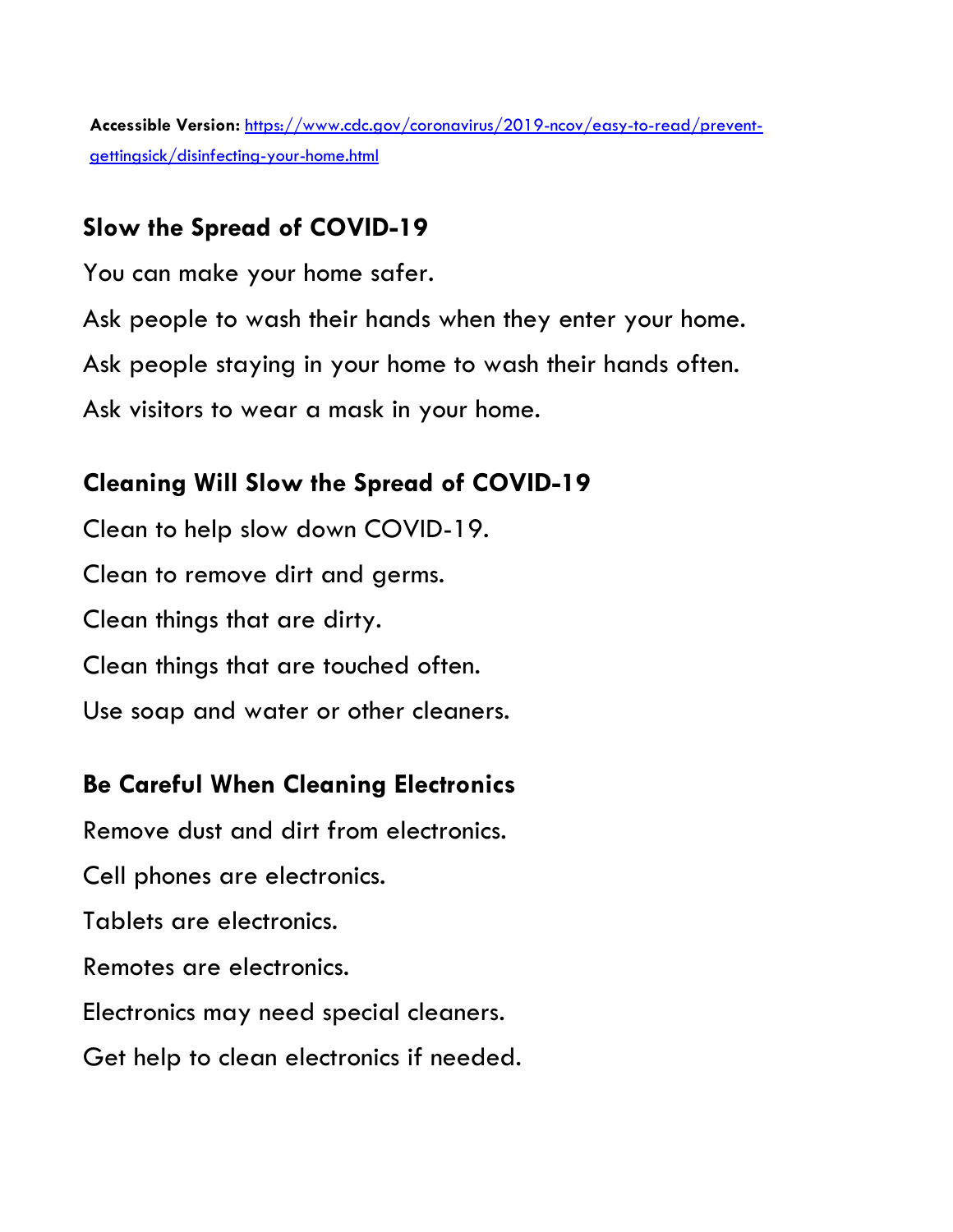#### **When You Are Done Cleaning**

Wash your hands when you are done cleaning. Wash your hands with soap and water. Wash your hands with soap and water for 20 seconds. Sing the happy birthday song twice while washing your hands.

#### **Clean When People Have COVID-19**

Clean after a person with COVID-19 was in your home. Clean the rooms the person with COVID-19 was in. Clean things that are dirty. Clean things that are touched often. Use soap and water or other cleaners to clean. Follow the directions on the label of cleaning products

# **Disinfect After Cleaning When People Have COVID-19**

Disinfectants kill germs.

Be careful using disinfectants.

Use one disinfectant at a time.

Bleach is a kind of disinfectant.

Be careful using bleach.

Follow the directions on the label of the disinfectant.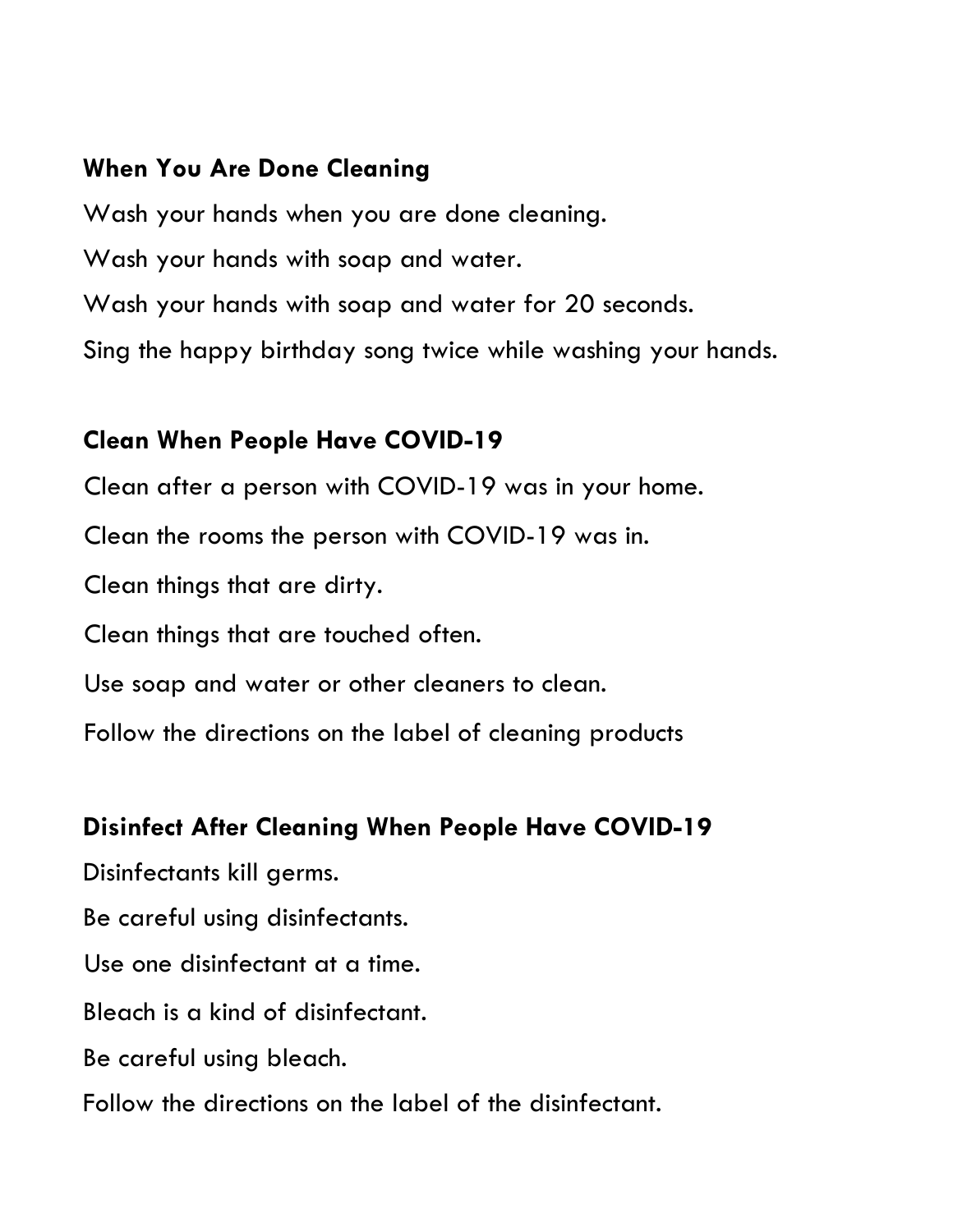Wear gloves when using disinfectants. Wear long sleeves when using disinfectants. Protect your eyes when using disinfectants. Open windows and doors when using disinfectants. Get help using disinfectants if needed.

#### **Disinfectants Can Be Harmful**

Keep disinfectants away from children. Keep disinfectants away from people with asthma. Keep disinfectants out of your mouth. Keep disinfectants off of your skin. Keep disinfectants off of your pets. Take off the gloves when finished.

# **Wash your Hands After Cleaning and Disinfecting**

Wash your hands when you are done cleaning and disinfecting.

Wash your hands after you throw away the gloves.

Wash your hands with soap and water.

Wash your hands with soap and water for 20 seconds.

Sing the happy birthday song twice while washing your hands.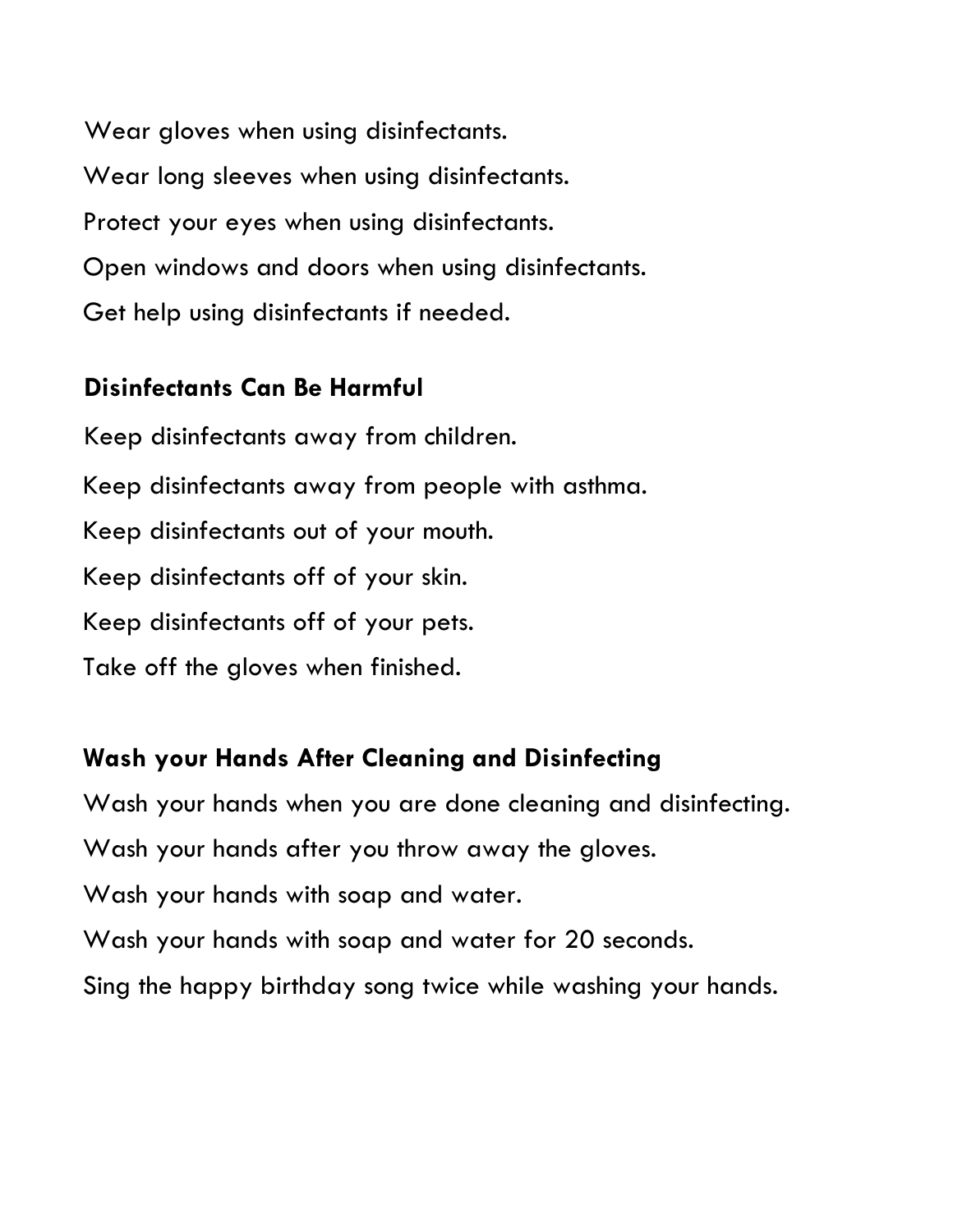### **Protect Yourself from COVID-19**

Stay away from people with COVID-19 when you can. Only clean for a person with COVID-19 when their room looks dirty. Only disinfect for a person with COVID-19 when needed. Wear a mask when you clean for a person with COVID-19. Wear a mask when you disinfect for a person with COVID-19. The label on the disinfectant might say to wear gloves. Follow the directions on the label of the disinfectant. Wear gloves when you clean for a person with COVID-19. Wear gloves when you disinfect for a person with COVID-19. Open windows and doors when you clean for a person with COVID-19.

Open windows and doors when you disinfect for a person with COVID-19.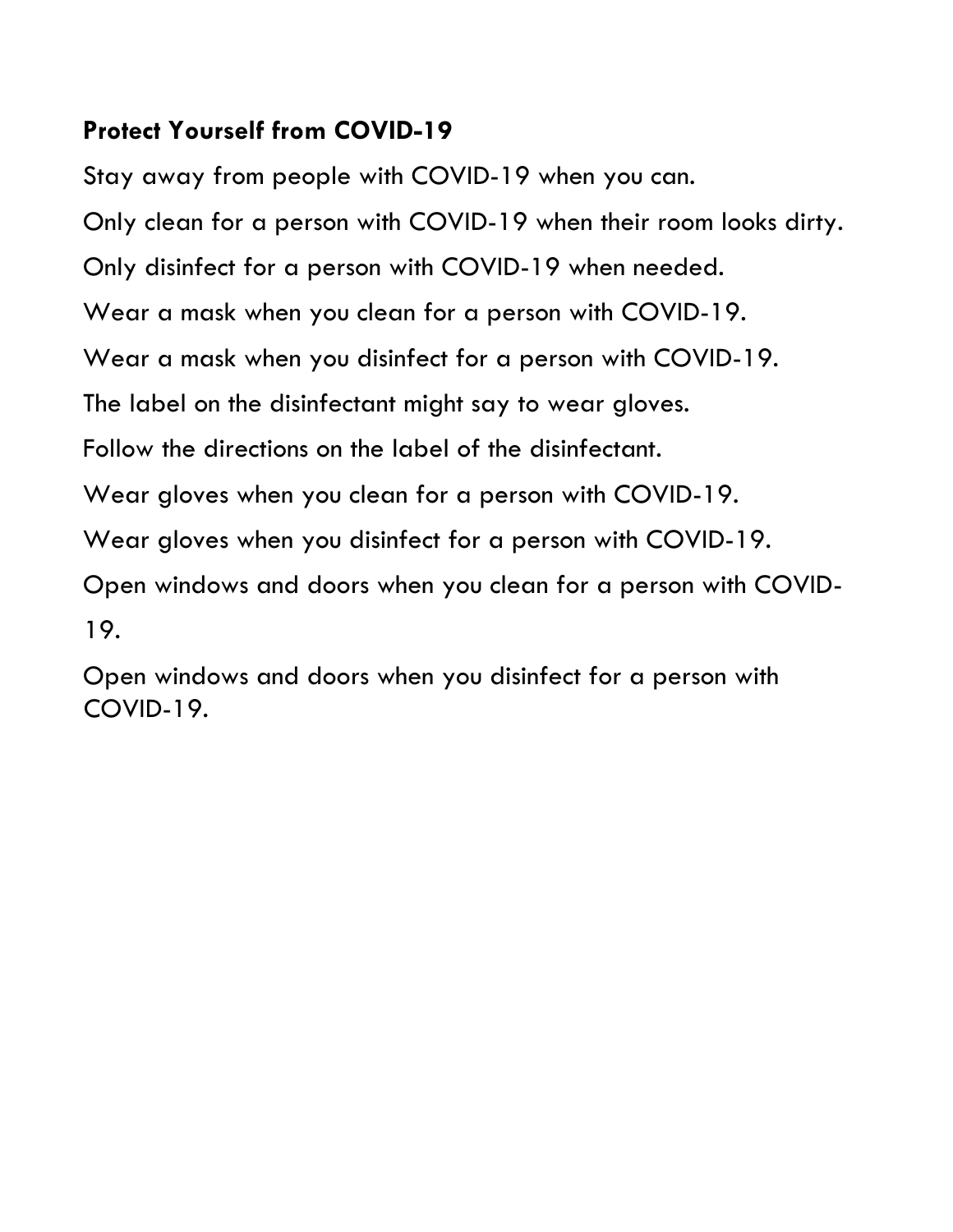### **What People with COVID-19 Should Do**

People with COVID-19 should stay in their own room.

People with COVID-19 should clean their own room.

People with COVID-19 should disinfect their own room.

People with COVID-19 should use their own bathroom.

People with COVID-19 should clean their own bathroom.

People with COVID-19 should clean shared bathrooms after each use.

People with COVID-19 should disinfect shared bathrooms after each use.

### **Protect Yourself When Sharing a Bathroom**

Protect yourself if you must share a bathroom with someone with COVID-19.

Wait as long as you can to use a bathroom after a person with COVID-19.

Wear a mask when using a bathroom after a person with COVID-19.

Clean before using a bathroom after a person with COVID-19.

Disinfect before using a bathroom after a person with COVID-19.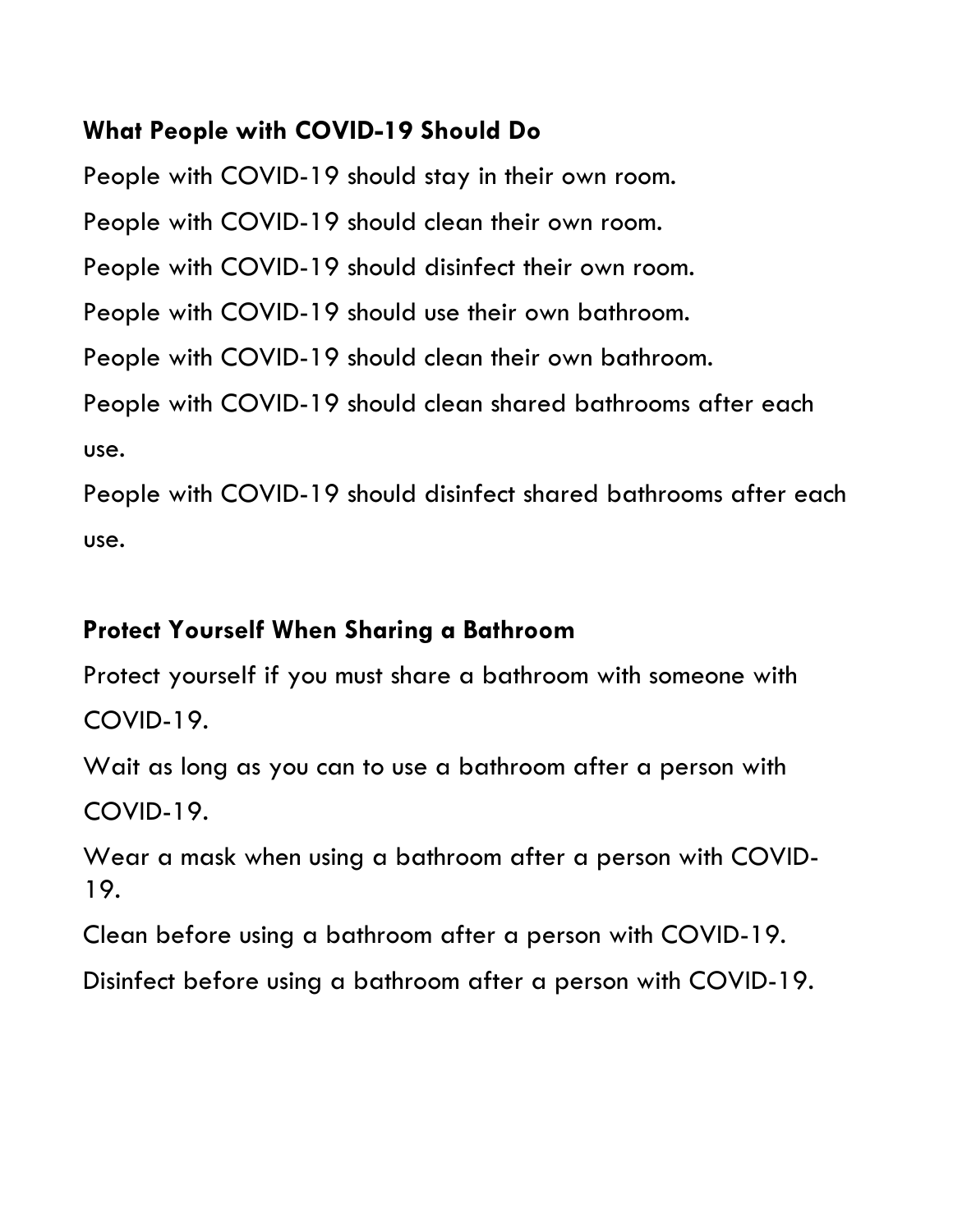### **Protect Yourself When Doing the Dishes**

Wear gloves to get dishes from a person with COVID-19. Wear a mask to get dishes from a person with COVID-19. Use a dishwasher when possible. Wear gloves to wash the dishes.

Use soapy hot water to clean the dishes when needed.

Take off the gloves when finished.

Wash your hands after you take off the gloves.

Wash your hands with soap and water.

Wash your hands with soap and water for 20 seconds.

Dry cleaned dishes completely.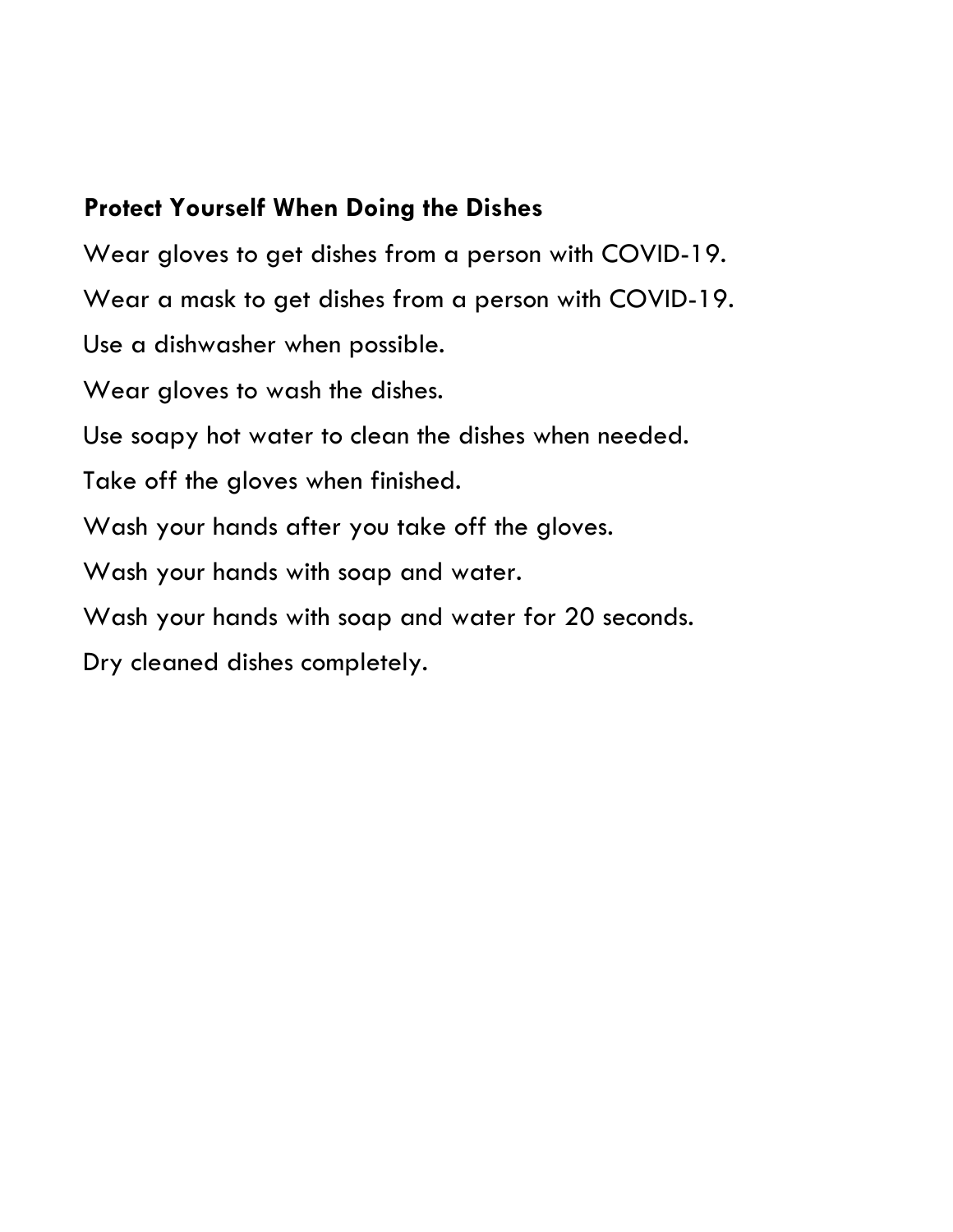### **Protect Yourself When Taking Out Trash**

Give a person with COVID-19 their own trash bag. Wear a mask to get trash from a person with COVID-19. Wear gloves to get trash from a person with COVID-19. Use gloves to take out trash. Take off the gloves when finished. Wash your hands after you take off the gloves. Wash your hands with soap and water. Wash your hands with soap and water for 20 seconds.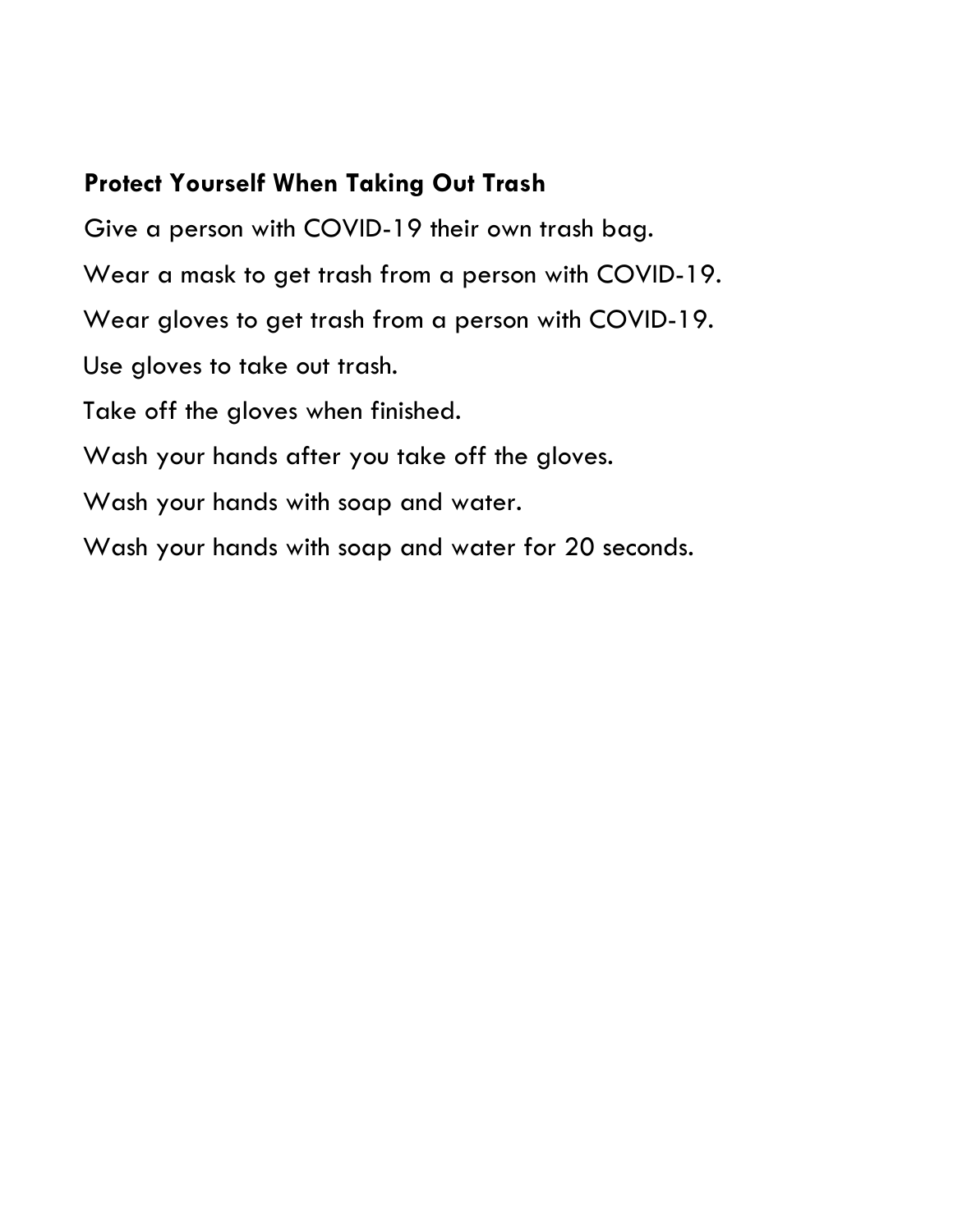### **Protect Yourself When Doing the Laundry**

Wear gloves to do the laundry for a person with COVID-19. Wear a mask to do the laundry for a person with COVID-19. Use a washing machine when you can. Use warm or hot water when you can. Dry the laundry completely. Clean the basket you use to hold dirty laundry. Take off the gloves when finished. Throw the gloves away. Wash your hands after you throw away the gloves. Wash your hands with soap and water. Wash your hands with soap and water for 20 seconds.